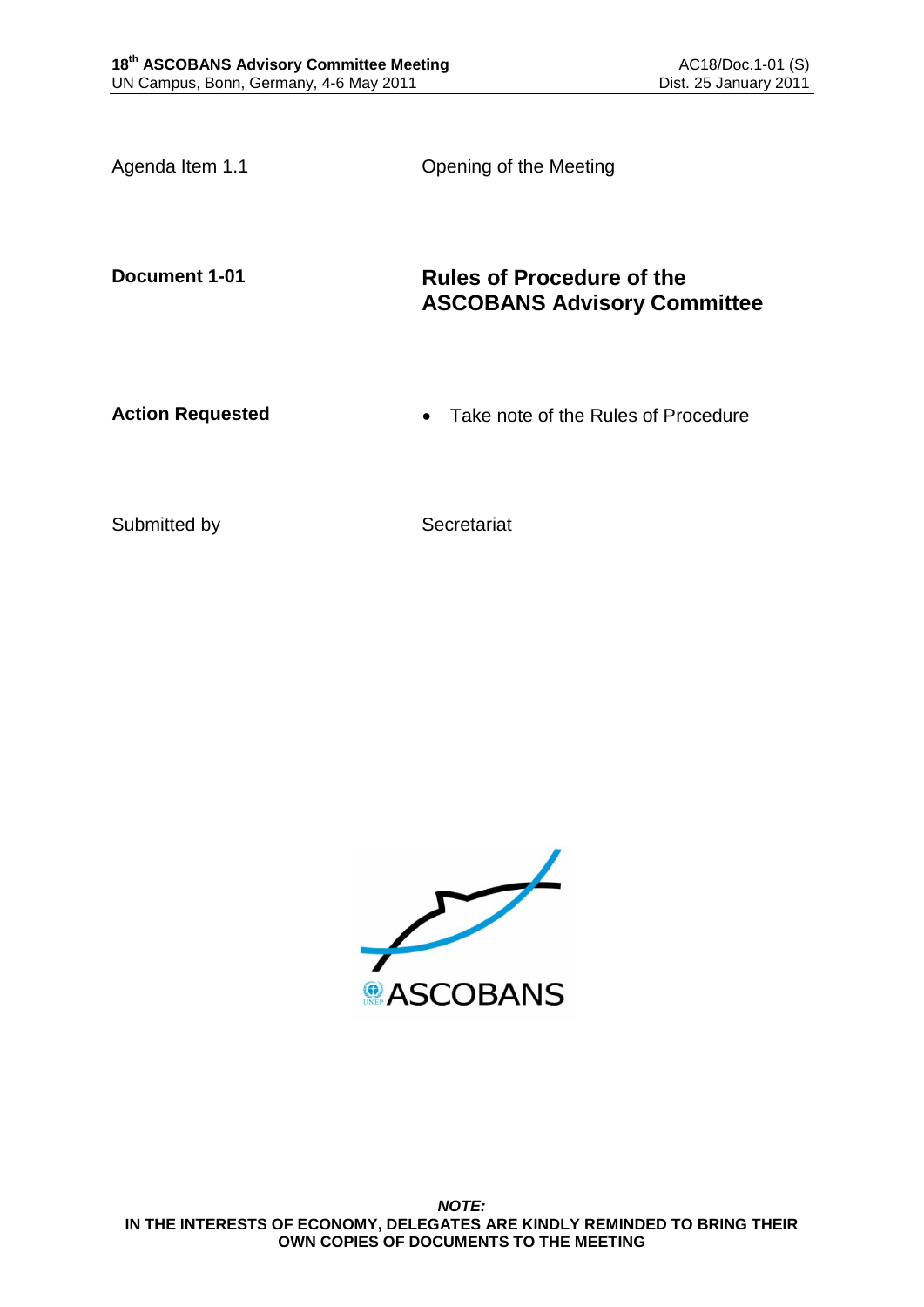# **Secretariat's Note**

These Rules of Procedure were adopted at the  $17<sup>th</sup>$  Meeting of the ASCOBANS Advisory Committee. They will remain in force until and unless an amendment is called for and adopted.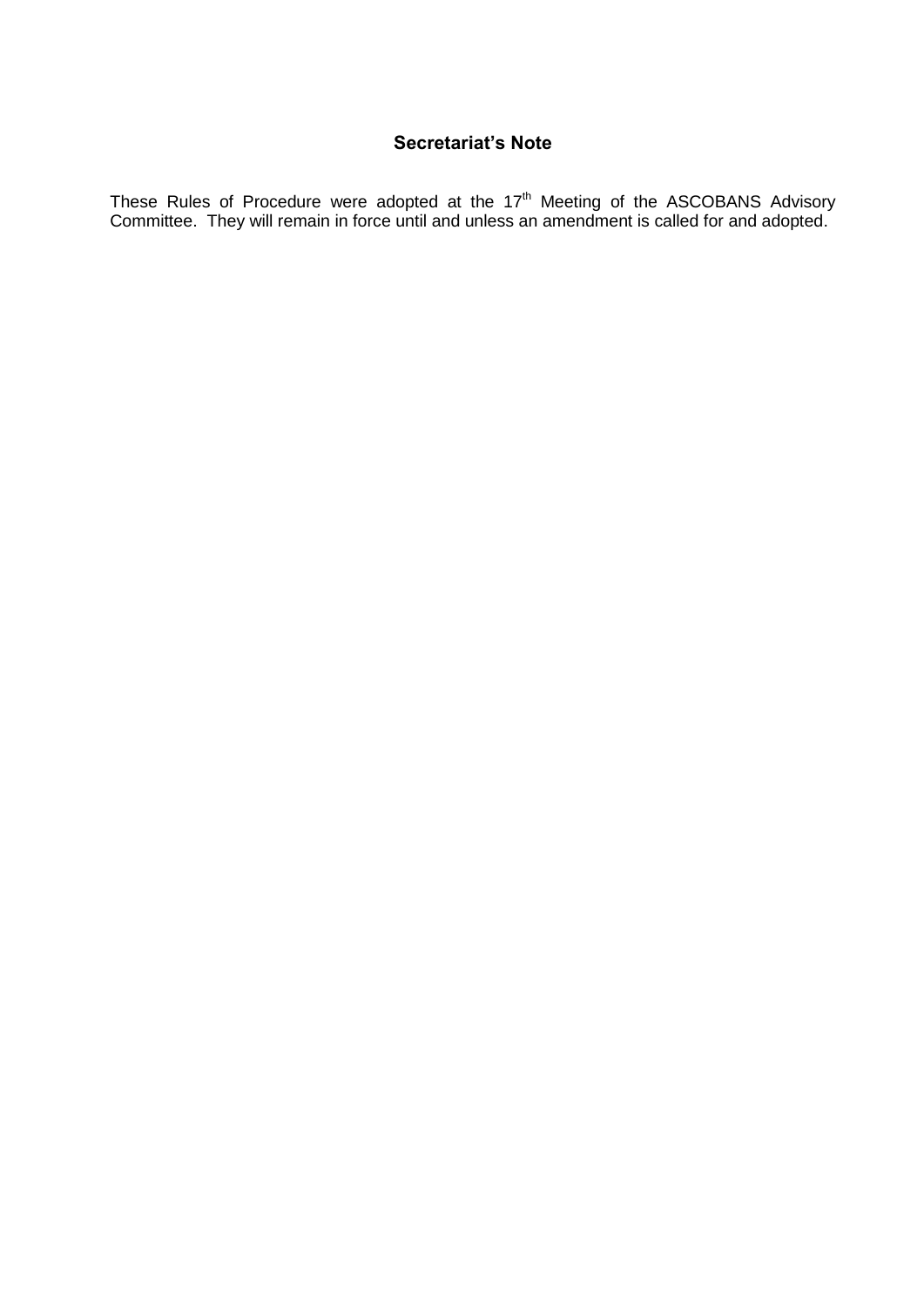# **RULES OF PROCEDURE FOR THE ASCOBANS ADVISORY COMMITTEE**

*As amended at the 17th Meeting of the ASCOBANS Advisory Committee 4-6 October 2010, UN Campus, Bonn, Germany*

### **PART I**

### **DELEGATES, OBSERVERS, SECRETARIAT**

#### **Rule 1: Delegates**

- (1) A Party to the Agreement (hereafter referred to as a 'Party')<sup>1</sup> shall be entitled to appoint one member of the Advisory Committee (thereafter referred to as a Committee Member) and alternate, when appropriate, who shall represent the Party, and such advisers as the Party may deem necessary.
- (2) Contracting Parties shall submit the names of the Committee Member and the advisers to the Secretariat through their coordinating authorities by the start of the Meeting.
- (3) The voting rights of the Parties shall be exercised by the Committee Member. In the absence of the Committee Member, an adviser may be appointed by the Committee Member to act as a substitute over the full range of the Committee Member's functions.
- (4) The appointed Committee Member or alternate shall be available for consultation intersessionally.

#### **Rule 2: Observers**

- (1) All non-Party Range States and Regional Economic Integration Organisations bordering on the waters concerned may send observers to the meeting, who shall have the right to participate but not to vote.<sup>2</sup>
- (2) Any body or individual qualified in cetacean conservation and management may request admittance to plenary sessions of the Advisory Committee. Appropriate written applications for attendance should be received by the Secretariat at least 60 days before any Committee meeting, and circulated to Parties by the Secretariat forthwith. Parties shall inform the Secretariat of their acceptance or rejection of all applications no less than 30 days before that meeting. An applicant shall be permitted to attend as non-voting observer, if two-thirds of the Parties accept their application. Decisions on whether such bodies or individuals may attend Committee meetings should take into account possible seating limitations. Information on limitations of the venue shall be provided to the Secretariat by the host in time for circulation with any applications received.
- (3) Representatives of the Secretariats or technical advisory bodies of the Convention on the Conservation of Migratory Species of Wild Animals (CMS) and its daughter Agreements and Memoranda of Understanding, may attend the sessions of the Advisory Committee as observers without the need for an application as outlined in Rule 2(2).

<u>.</u>

<sup>&</sup>lt;sup>1</sup> See Agreement, paragraph 1.2, sub-paragraph (e), and paragraphs 8.4 and 8.5. A Party is a Range State or a Regional Economic Integration Organisation which has deposited with the United Nations Headquarters its consent to be bound by the agreement.

 $^{2}$  See Agreement, paragraph 6.2.1.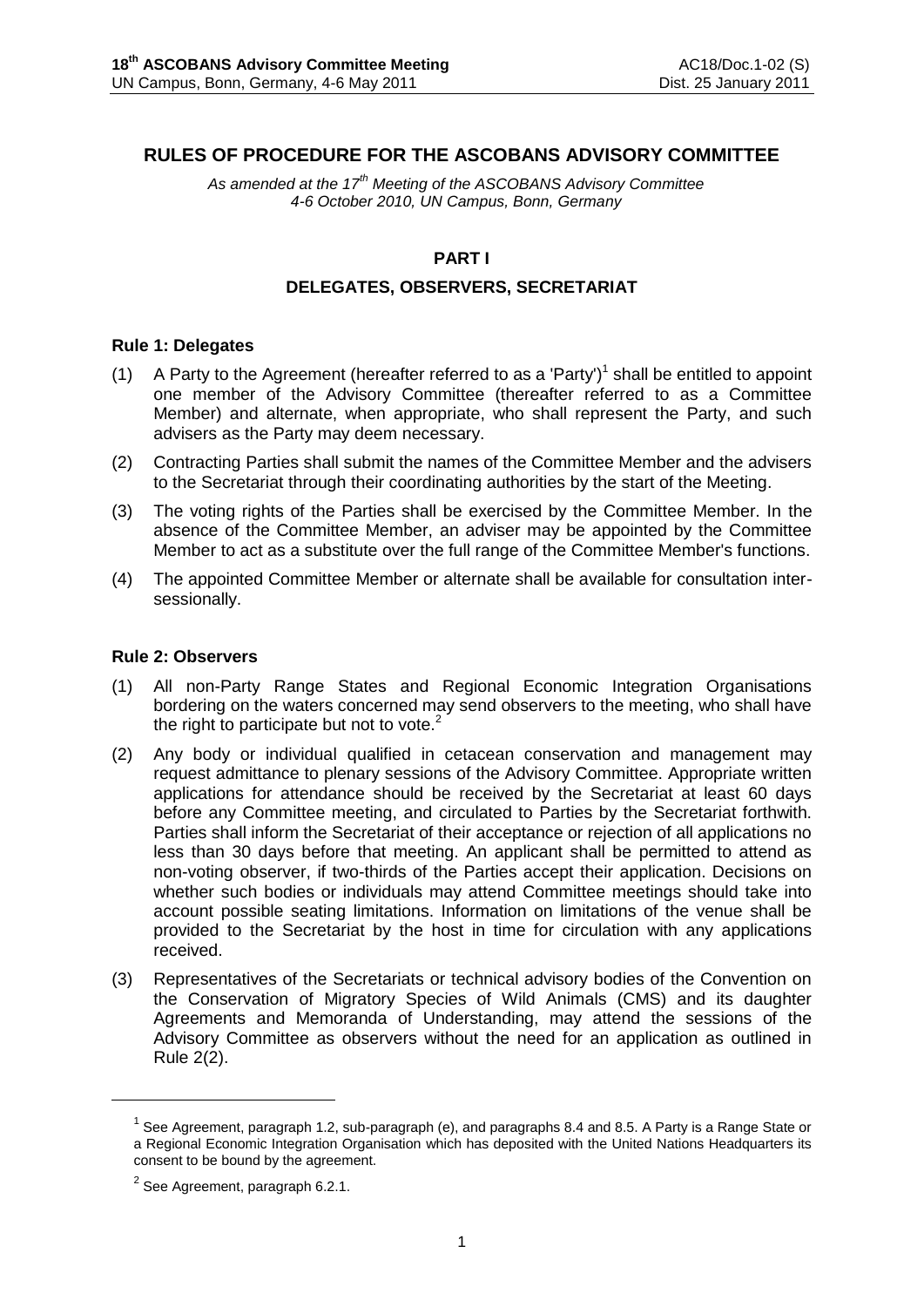- (4) The Advisory Committee may, as appropriate, invite any other body or individual qualified in cetacean conservation and management to participate in a meeting. Such persons shall not have the right to vote.
- (5) Seating limitations may require that no more than two observers from any non-Party State or body be present at sessions of the Advisory Committee.

## **Rule 3: Secretariat**

Unless otherwise instructed by the Parties, the Secretariat shall service and act as secretariat for the Advisory Committee at its meetings.

### **PART II**

### **OFFICERS**

#### **Rule 4: Chairpersons**

- (1) The Advisory Committee shall, at its first session, elect a Chairperson from among the Committee Members, and a Vice-chairperson from the Committee Members or their advisers.
- (2) The Chairperson and Vice-chairperson of the Advisory Committee shall hold office until the end of the first meeting of the Advisory Committee following each Meeting of Parties. The Chairperson and Vice-chairperson may be nominated for re-election at the end of a term of office. In the event of the election of a new Chairperson or Vicechairperson, the Advisory Committee shall elect these persons from among the Committee Members or their advisers.

#### **Rule 5: Presiding Officer**

- (1) The Chairperson shall preside at all meetings of the Advisory Committee.
- (2) If the Chairperson is absent or is unable to discharge the duties of Presiding Officer, the Vice-Chairperson shall deputize.
- (3) In the event that both the Chairperson and the Vice-Chairperson are absent or unable to discharge the duties of Presiding Officer, the appointed Committee Member of the Party hosting the Meeting shall assume these duties.
- (4) The Presiding Officer may vote.

## **PART III**

#### **RULES OF ORDER AND DEBATE**

## **Rule 6: Powers of Presiding Officer**

- (1) In addition to exercising powers conferred elsewhere in these Rules, the Presiding Officer shall at Advisory Committee meetings:
	- (a) open and close the sessions;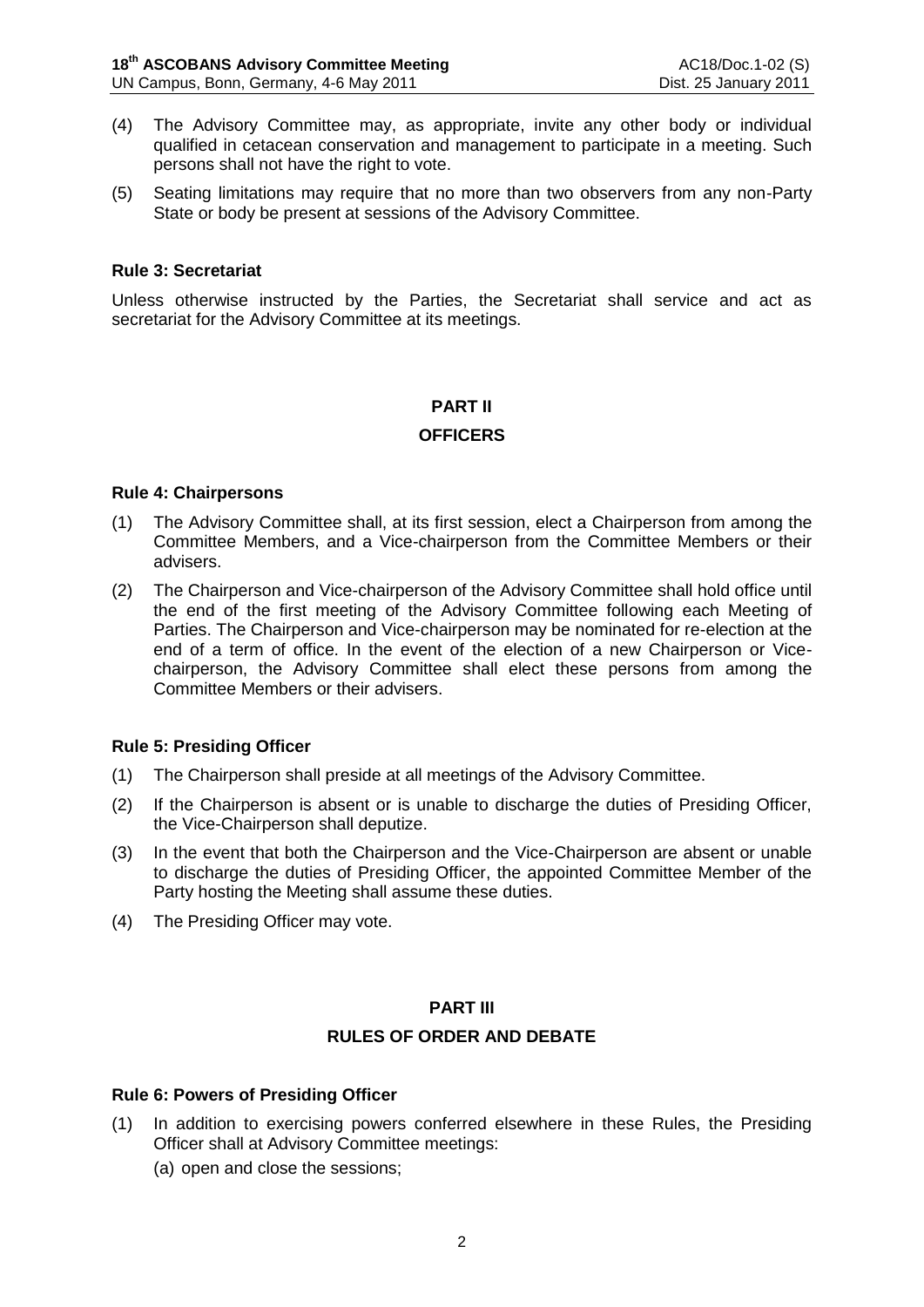- (b) direct the discussions;
- (c) ensure the observance of these Rules;
- (d) accord the right to speak;
- (e) put questions to the vote and announce decisions;
- (f) rule on points of order; and
- (g) subject to these Rules, have complete control of the proceedings of the Meeting and the maintenance of order.
- (2) The Presiding Officer may, in the course of discussion at a meeting, propose:
	- (a) time limits for speakers;
	- (b) limitation of the number of times the members of a delegation or observers from a State which is not a Party or a Regional Economic Integration Organisation, or from any other body, may speak on any subject matter;
	- (c) the closure of the list of speakers;
	- (d) the adjournment or the closure of the debate on the particular subject or question under discussion;
	- (e) the suspension or adjournment of any session; and
	- (f) the establishment of drafting groups on specific issues.

## **Rule 7: Right to Speak**

- (1) The Presiding Officer shall call upon speakers in the order in which they signify their desire to speak, with precedence given to the Committee Members.
- (2) A Committee Member, adviser or observer may speak only if called upon by the Presiding Officer, who may call a speaker to order if the remarks are not relevant to the subject under discussion.
- (3) A speaker shall not be interrupted, except on a point of order. The speaker may, however, with the permission of the Presiding Officer, give way during his speech to allow any participant or observer to request elucidation on a particular point in that speech.

#### **Rule 8: Procedural Motions**

- (1) During the discussion of any matter, a Committee Member may raise a point of order, and the point of order shall be immediately, where possible, decided by the Presiding Officer in accordance with these Rules. A delegate may appeal against any ruling of the Presiding Officer. The appeal shall immediately be put to the vote, and the Presiding Officer's ruling, shall stand unless a majority of the Parties present and voting decide otherwise. A delegate raising a point of order may not speak on the substance of the matter under discussion, but only on the point of order.
- (2) The following motions shall have precedence in the following order over all other proposals or motions before the Meeting:
	- (a) to suspend the session;
	- (b) to adjourn the session;
	- (c) to adjourn the debate on the particular subject or question under discussion;
	- (d) to close the debate on the particular subject or question under discussion.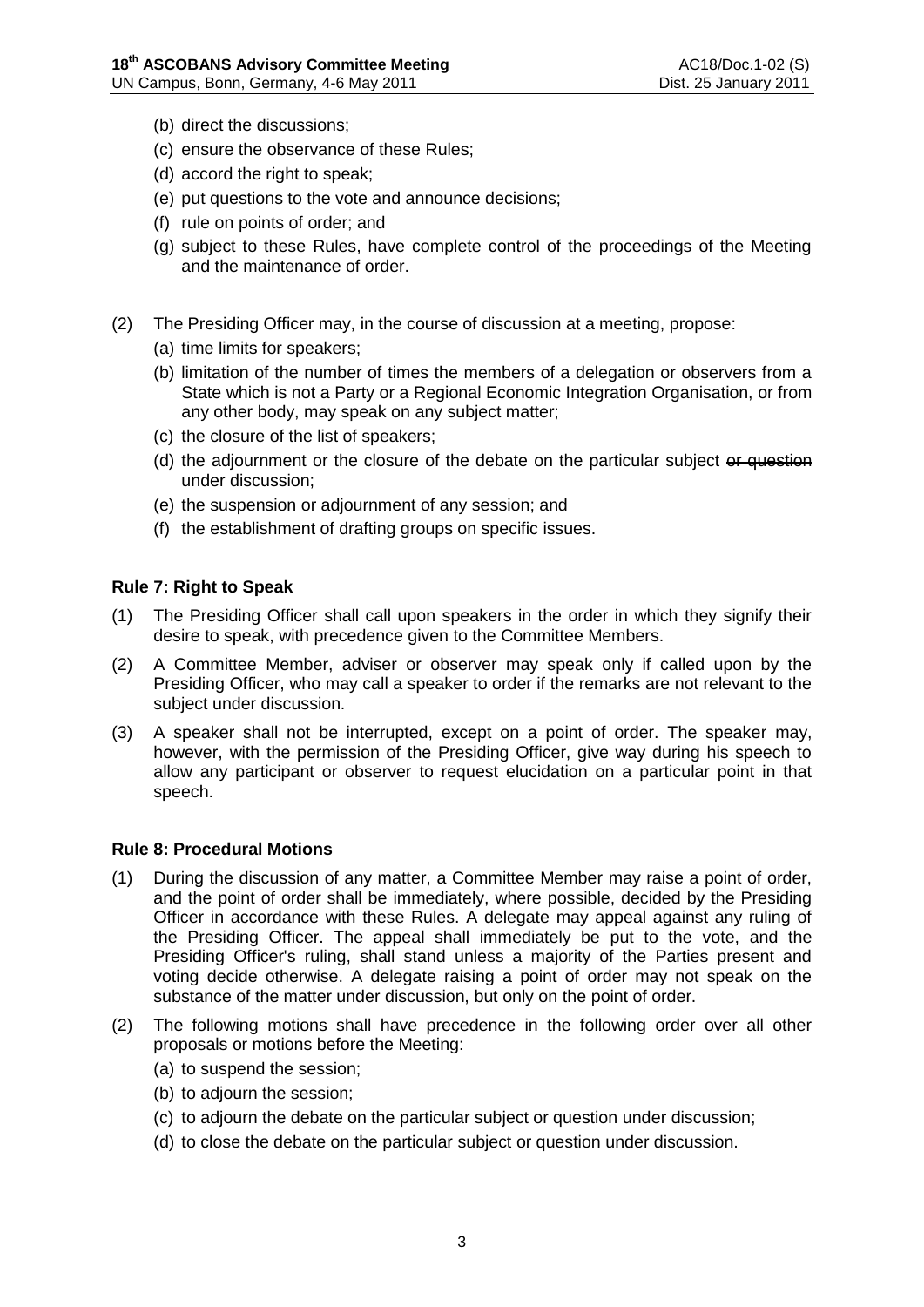### **Rule 9: Arrangements for Debate**

- (1) The Meeting may, on a proposal by the Presiding Officer or by a Committee Member, limit the time to be allowed to each speaker and the number of times anyone may speak on any subject matter. When the debate is subject to such limits, and a speaker has spoken for the allotted time, the Presiding Officer shall call the speaker to order without delay.
- (2) During the course of a debate the Presiding Officer may announce the list of speakers, and, with the consent of the Committee, declare the list closed. 'The Presiding Officer may, however, accord the right of reply to any individual if a speech delivered after the list has been declared closed makes this desirable.
- (3) During the discussion of any matter, a Committee Member may move the adjournment of the debate on the particular subject or question under discussion. In addition to the proposer of the motion, a Committee Member may speak in favour of, and a Committee Member of each of two Parties may speak against the motion, after which the motion shall immediately be put to the vote. The Presiding Officer may limit the time to be allowed to speakers under this Rule.
- (4) A Committee Member may at any time move the closure of the debate on the particular subject or question under discussion, whether or not any other individual has signified the wish to speak. Permission to speak on the motion for closure of the debate shall be accorded only to a Committee Member from each of two Parties wishing to speak against the motion, after which the motion shall immediately be put to the vote. The Presiding Officer may limit the time to be allowed to speakers under this Rule.
- (5) During the discussion of any matter a Committee Member may move the suspension or the adjournment of the session. Such motions shall not be debated but shall immediately be put to the vote. The Presiding Officer may limit the time allowed to the speaker moving the suspension or adjournment of the session.

# **PART IV**

## **VOTING**

#### **Rule 10: Methods of Voting**

- (1) Without prejudice to the provisions of Rule 1, Paragraph 2, each Committee Member duly accredited according to Rule 3 shall have one vote.
- (2) The Committee shall normally vote by show of hands at a meeting, but any Committee Member may request a roll-call vote. In the event of a vote during an inter-sessional period, there will be a postal ballot, which may include ballot by email or fax.
- (3) At the election of officers, any Committee Member may request a secret ballot. If seconded, the question of whether a secret ballot should be held shall immediately be voted upon. The motion for a secret ballot may not be conducted by secret ballot.
- (4) Voting by roll-call or by secret ballot shall be expressed by "Yes", "No" or "Abstain". Only affirmative and negative votes shall be counted in calculating, the number of votes cast by Committee Members present and voting.
- (5) If votes are equal, the motion or amendment shall not be carried.
- (6) The Presiding Officer shall be responsible for the counting of the votes and shall announce the result. The Presiding Officer may be assisted by the Secretariat. Inter-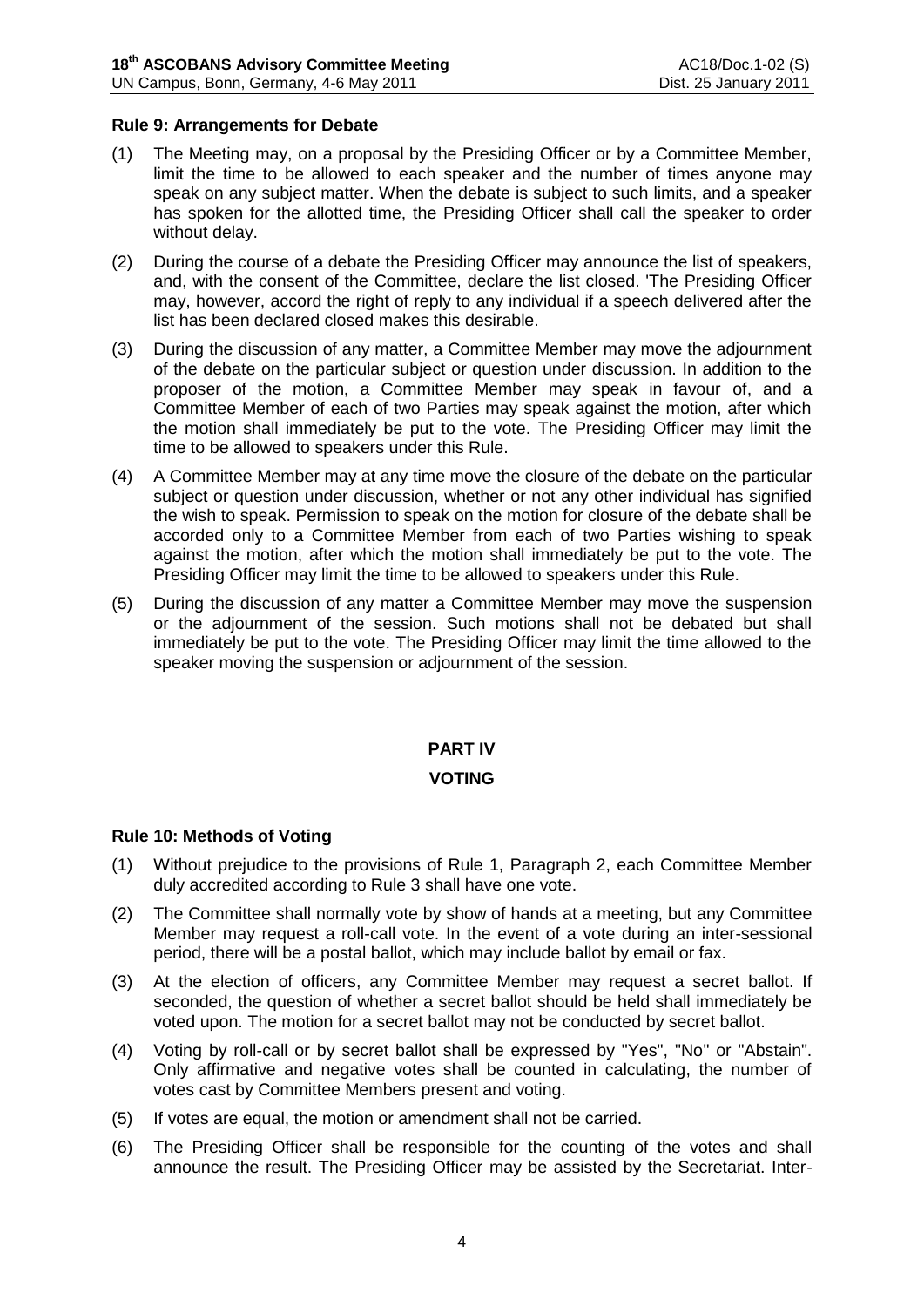sessional voting by postal ballot, email or fax will be co-ordinated by the Secretariat.

(7) After the Presiding Officer has announced the beginning of the vote, it shall not be interrupted except by a Committee Member on point of order in connection with the actual conduct of the voting. The Presiding, Officer may permit Committee Members to explain their votes either before or after the voting, and may limit the time to be allowed for such explanations.

#### **Rule 11: Majority and voting procedures on motions and amendments**

- (1) All votes on procedural matters relating to the forwarding of the business of the meeting shall be decided by a simple majority of Parties.
- (2) Financial decisions within the limit of the power available to the Advisory Committee shall be decided by three-quarter majority among those Parties present and voting.
- (3) Amendments to the Rules of Procedure require a three-quarter majority among those present and voting.
- (4) All other decisions shall be taken by simple majority among Parties present and voting.
- (5) When an amendment is moved to a proposal, the amendment shall be voted on first. If the amendment is adopted, the amended proposal shall then be voted upon.

### **PART V**

# **LANGUAGES AND RECORDS**

#### **Rule 12: Working Language**

English shall normally be the working language of any Advisory Committee meeting and working groups.

#### **Rule 13: Other Languages**

- (1) An individual may speak in a language other than English at meetings, provided he/she furnishes interpretation into English.
- (2) Any document submitted to a meeting shall be in English.

# **Rule 14: Summary Records**

Summary records of Committee meetings shall be kept by the Secretariat and shall be circulated to all Parties in English.

# **PART VI**

# **OPENNESS OF DEBATES**

# **Rule 15: Committee meetings**

All sessions of meetings shall be closed to the public.